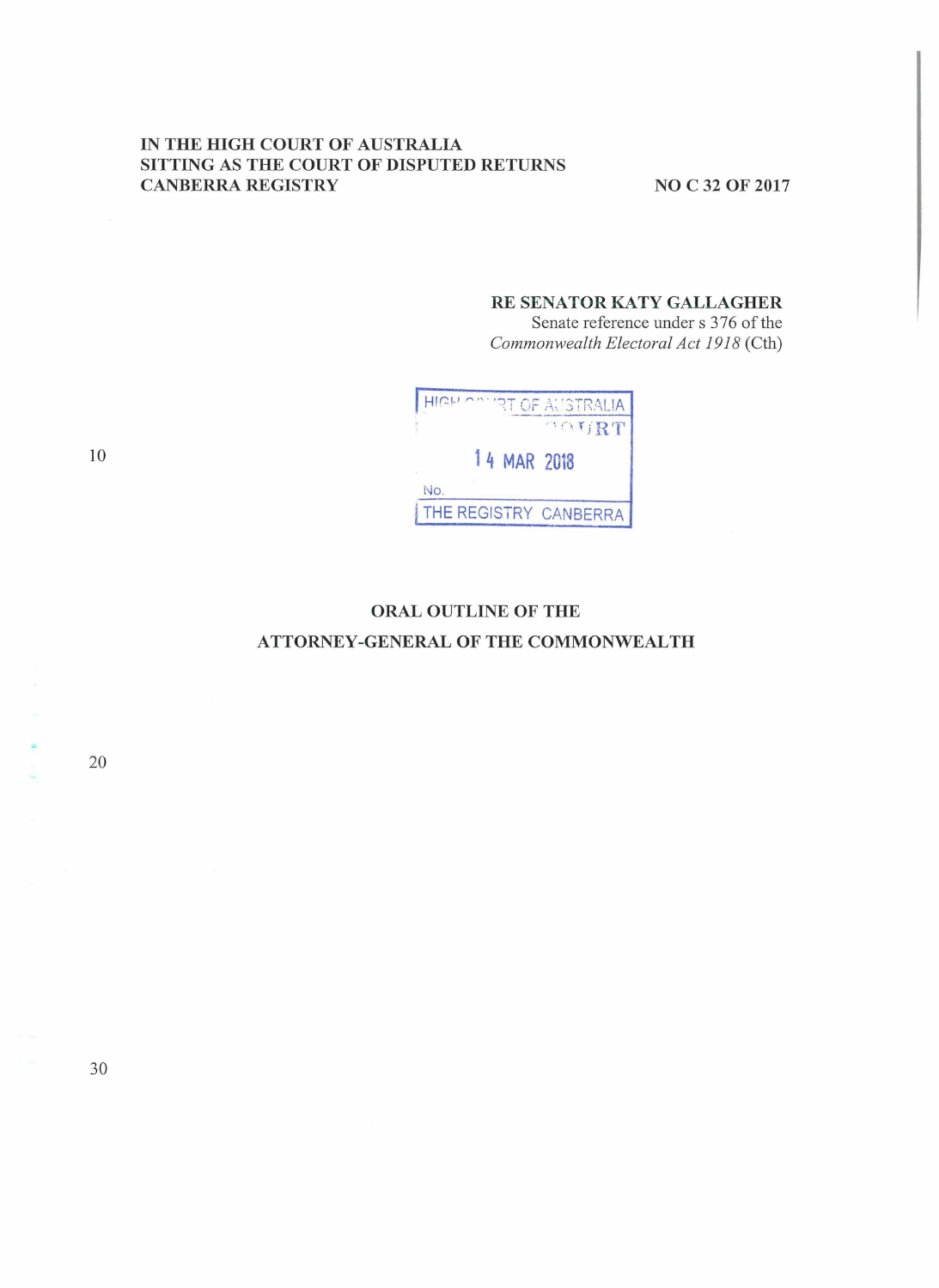### **PART I PUBLICATION**

1. These submissions are in a form suitable for publication on the intemet.

#### **PART 11 PROPOSITIONS TO BE ADVANCED IN ORAL ARGUMENT**

#### **Principles established by** *Re Canavan*

- 2. Five relevant principles emerge from *Re Canavan* (2017) 91 ALJR 1209.
- 3. *First,* s 44(i) should be given its natural and ordinary meaning: **AG [12].** 
	- *Re Canavan* at [19], [27], [47], [48], (52], [57], [61].
- 4. *Second,* s 44(i) turns principally on a person's status under foreign law, as it is directed to the rights and obligations under foreign law that are reciprocal upon that status: **AG [13].** 
	- *Re Canavan* at [21], [23], [37]-[38], [71]-[72]. See also [20], [26], [45].
- 5. *Third,* a candidate's "reasonable efforts" to comply with s 44(i) are not relevant: **AG [7]-[10].** 
	- *Re Canavan* at [61]. See also [45].
- 6. *Fourth,* the exception to the ordinary and natural meaning of s 44(i) arises from the constitutional imperative that Australian citizens not be "irremediably prevented" by foreign law from being elected to the Parliament: **AG [13]-[15].** 
	- *Re Canavan* at [39]-[44], [46], [72].
- 7. *Fifth,* the constitutional imperative gives rise to an implied exception to s 44(i) to the extent necessary to prevent Australian citizens from being "irremediably prevented" by foreign law from being elected to the Parliament. Otherwise, *s* 44(i) operates in accordance with its terms. In deciding whether the exception applies, the question is whether the relevant foreign law, in its terms or operation, makes it impossible, or not reasonably possible, for a person to renounce foreign citizenship. If so, the foreign law will not be recognised to that extent: **AG [16]-[18], [20].** 
	- *Re Canavan* at [72], then [68], [69] (also [44], [46]).
- 8. English law does not make it impossible, or not reasonably possible, for a person to renounce British citizenship. The exception to s 44(i) is therefore not engaged.

10

20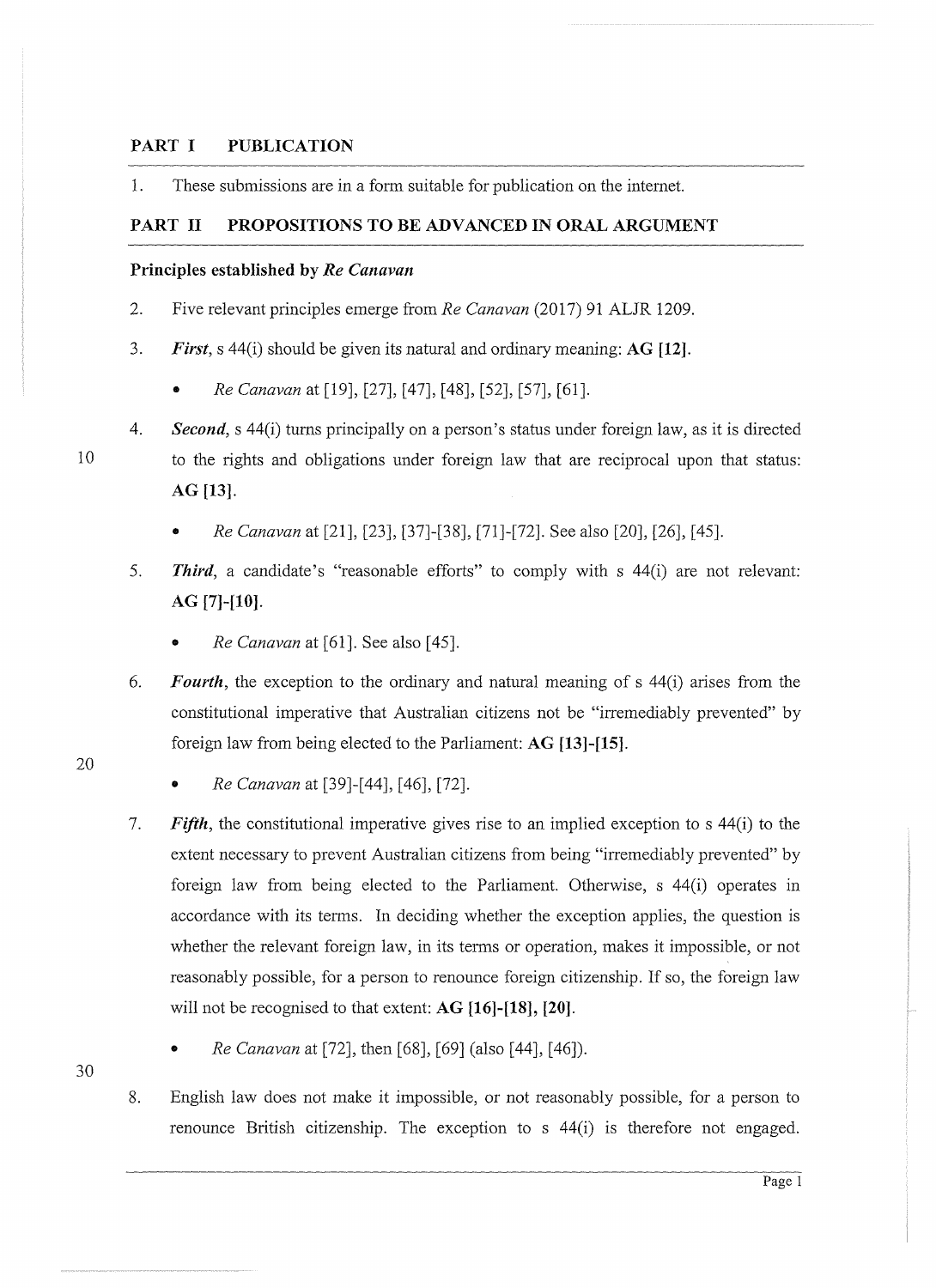Applying the ordinary meaning of  $s$  44(i), Senator Gallagher was disqualified: **AG [33]-[36].** 

• *Re Canavan* at [69]; CB Tab 7, pp 186, 203-205, 211.

### **Senator Gallagher's submissions should be rejected**

- 9. *First,* Senator Gallagher erroneously treats the exception as the rule (Gallagher [21]). This is achieved by (i) focusing on one sentence in [72] of *Re Canavan* and ignoring the balance of the paragraph and the reasons; and (ii) reading [72] as though it were a statutory provision: **Reply [2], [4].**
- 10. *Second,* Senator Gallagher's "constitutional imperative" is unrecognisable from the concept deployed in *Re Canavan.* She does not acknowledge or address the phrase "irremediable prevention". She assumes that the exception is engaged by any foreign law that has the effect that a particular individual cannot nm in a particular election (Gallagher [26]). This is inconsistent with s 44(i)-(iv). It is not disqualification, but irremediable disqualification, that is offensive to the constitutional imperative. Moreover, ss 16 and 34 of the Constitution are subject to s 44 and cannot qualify s 44: **Reply [2]-[3].** 
	- *Re Day (No 2)* (2017) 91 ALJR 518 at [74].
- 20 11. *Third,* Senator Gallagher's submissions are inconsistent with the recognition given in the authorities to the role of foreign law. The concept of disregarding or refusing to recognise the acts of foreign officials, or foreign laws that depend on such acts, involves a false and flawed dichotomy (Gallagher at [29], [37], [44], [49]). Further, the reasons advanced by Senator Gallagher for doing so are unpersuasive: **Reply [5]-[8].**
- 12. *Fourth,* the Attorney-General's construction is productive of certainty because renunciation is generally required to be complete before nomination. The recognition of acts or decisions of foreign officials cannot reasonably be equated with arbitrary or uncertain decision-making (Gallagher [28], [ 44], [ 45], [ 49]). By contrast, Senator Gallagher's test would be productive of uncertainty. It would leave extensive scope for 30 debate about the "reasonable requirements" of foreign law, and whether all such requirements had been complied with, as the facts of this case demonstrate. Further,